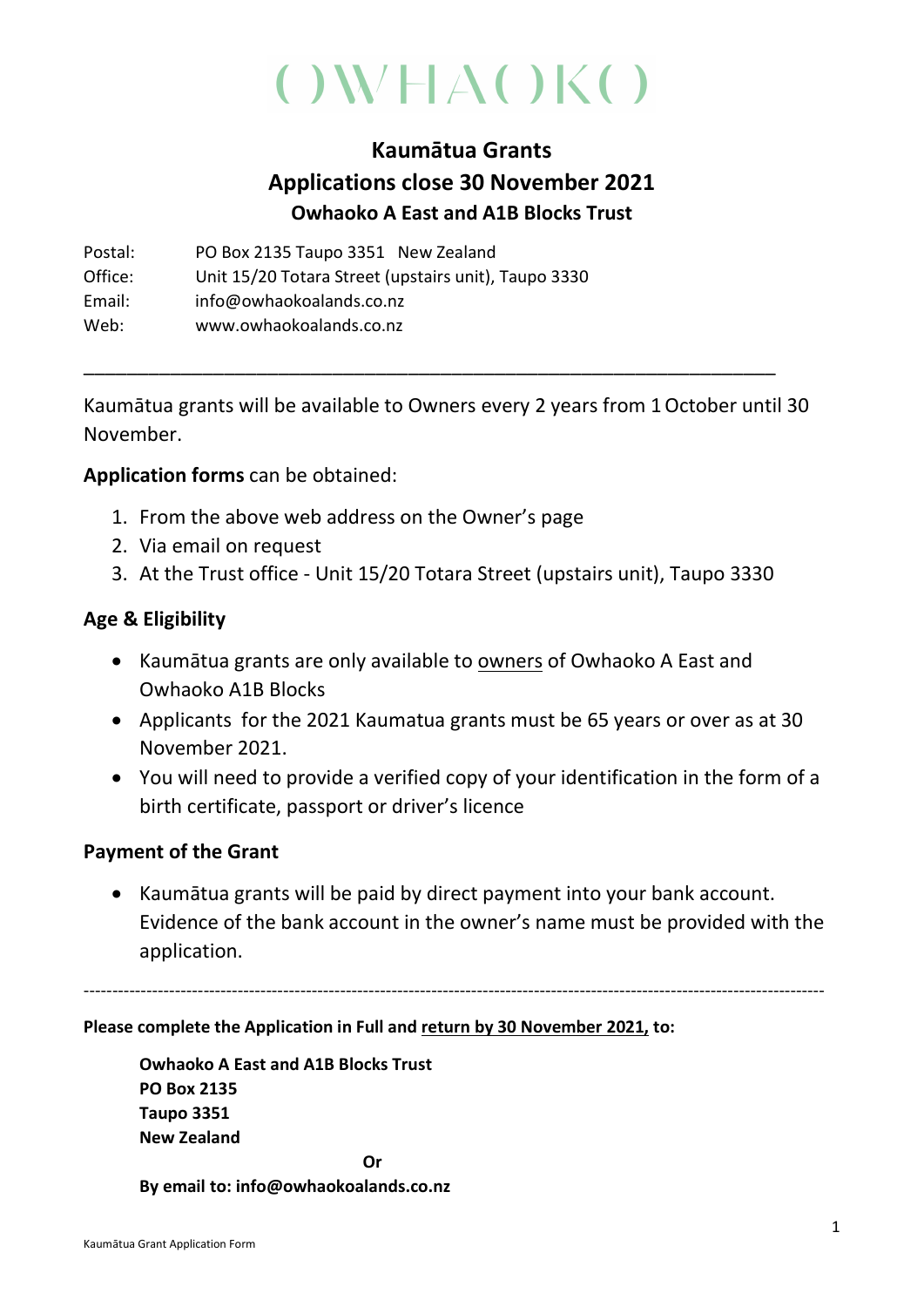# $($ )WHA()K()

## Kaumātua Grant Application Form

| <b>Section 1: Applicant Details</b>      |                                                   |  |
|------------------------------------------|---------------------------------------------------|--|
| First Name(s)                            |                                                   |  |
| Last Name                                |                                                   |  |
| Gender:                                  | Date of Birth: / /<br>Age:                        |  |
| <b>Residential Address</b>               |                                                   |  |
| Address                                  |                                                   |  |
| Town/City                                |                                                   |  |
| Post Code                                |                                                   |  |
| Postal Address (if different from above) |                                                   |  |
| <b>Address</b>                           |                                                   |  |
| Town/City                                |                                                   |  |
| Post Code                                |                                                   |  |
| Phone Number(s)                          |                                                   |  |
| Email address                            |                                                   |  |
| Proof of Identity                        | <b>Document Type:</b>                             |  |
| <b>Bank Account No.</b>                  | <b>Branch</b><br>Suffix<br><b>Bank</b><br>Account |  |

Please provide a copy of your identification in the form of your birth certificate/passport or driver's licence and verification of your bank account number (e.g., deposit slip). Copies must be stamped or endorsed as true copies of the originals by a lawyer, notary public, Justice of the Peace, or court official. Documentation must be from the current financial year.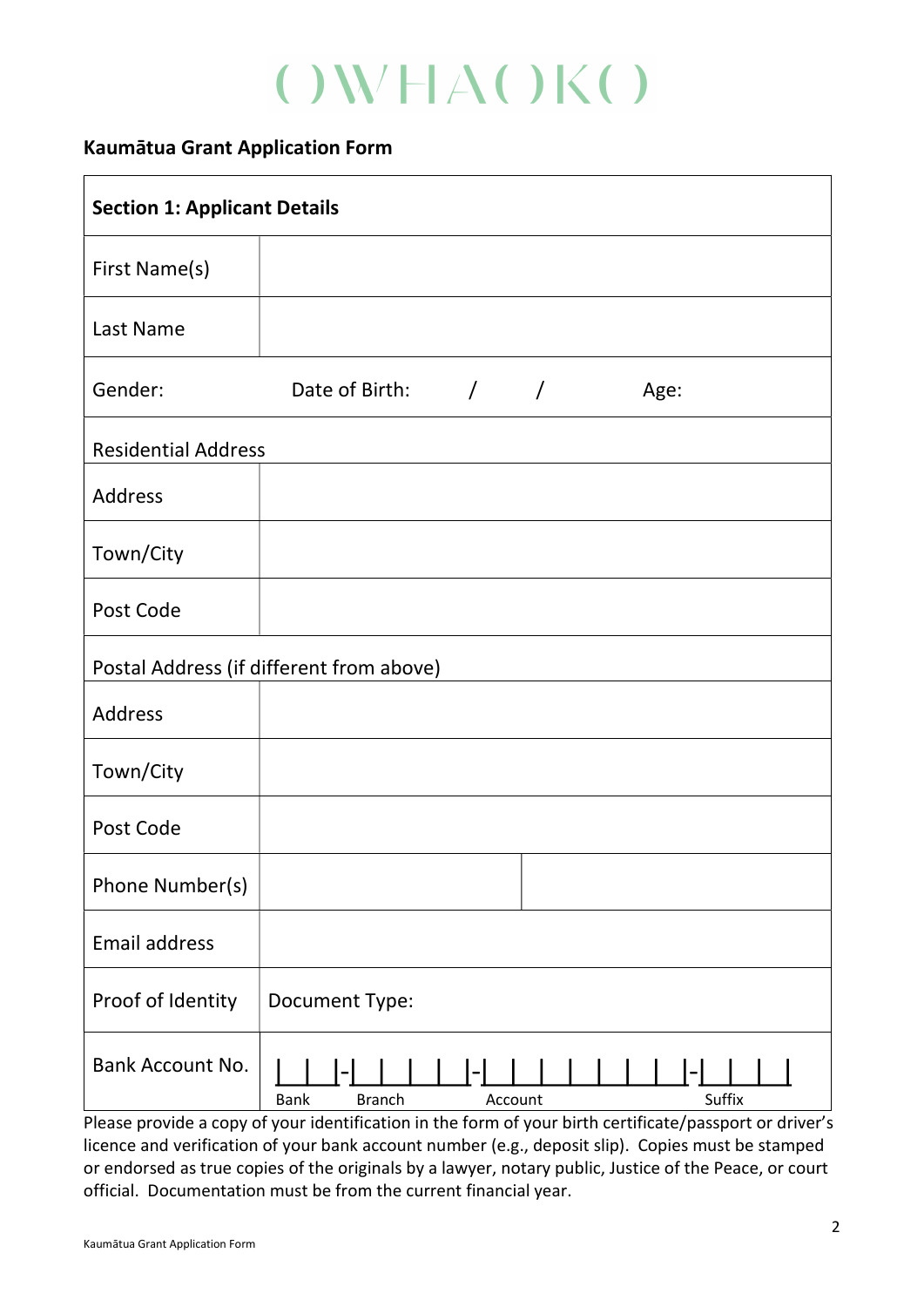# $($ )WHA()K()

Please complete with section depending on your individual circumstance (2a) or (2b):

Please list your name as listed on Maori Land Records.

 $\sqrt{ }$ 

| Section 2a: Whakapapa Details - Individual Shares<br>Please complete your whakapapa details below in relation to your shares in Owhaoko A East or<br>Owhaoko A1B Blocks. |  |  |
|--------------------------------------------------------------------------------------------------------------------------------------------------------------------------|--|--|
| Shareholder<br>Name                                                                                                                                                      |  |  |
| Number of shares                                                                                                                                                         |  |  |
| Section 2b: Whakapapa Details - Whānau Trust Shares<br>Please complete your whakapapa details below in relation to Trust shares in Owhaoko A East or<br>Owhaoko A1B.     |  |  |
| Shareholder<br>Name                                                                                                                                                      |  |  |
| Number of shares                                                                                                                                                         |  |  |
| <b>Whānau Trust Details</b>                                                                                                                                              |  |  |
| <b>Trust Name</b>                                                                                                                                                        |  |  |
| <b>Admin Name</b>                                                                                                                                                        |  |  |
| <b>Address</b>                                                                                                                                                           |  |  |
| Town/City                                                                                                                                                                |  |  |
| Post Code                                                                                                                                                                |  |  |
| Phone Number(s)                                                                                                                                                          |  |  |
| <b>Email address</b>                                                                                                                                                     |  |  |

 $\overline{1}$